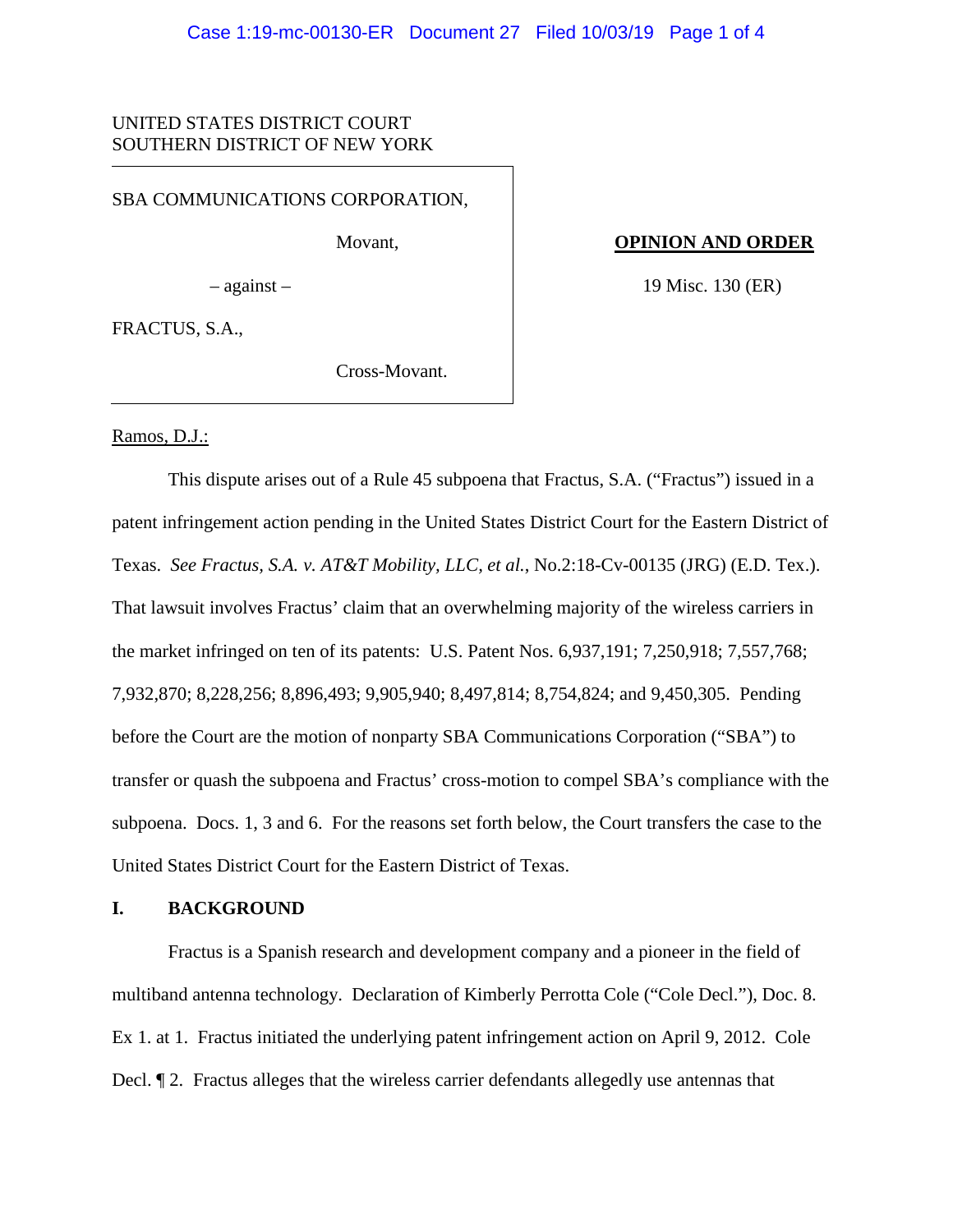#### Case 1:19-mc-00130-ER Document 27 Filed 10/03/19 Page 2 of 4

incorporated Fractus' patented antenna technology throughout their U.S. networks of base stations. *See generally* Cole Decl. Ex. 1.

SBA leases space on cell phone towers to wireless carriers throughout North, Central and South America. Doc. 1 at 1. SBA has never been named as a defendant in the underlying action. On September 10, 2018, Fractus served a subpoena on SBA that is substantially similar to the subpoena at issue here, but required compliance in the United States District Court for the District of Columbia. *Id*. Ex. C.; *id.* Ex. F. SBA moved to quash that subpoena. *Id*. The parties eventually reached an agreement to withdraw their respective motions and that action was terminated. *Id*. Ex. E. On March 1, 2019, Fractus served the instant subpoena directing SBA to produce at the office of Fractus' New York counsel, information relating to the capacity and costs of SBA's cell phone towers, as well as contractual documents between SBA and the carrier defendants named in the underlying action. *Id*. Ex. A. On March 18, 2019, SBA moved to quash or transfer Fractus' subpoena. Docs. 1, 3. On March 25, 2019, Fractus filed a crossmotion to compel SBA to comply with the subpoena. Doc. 6.

## **II. DISCUSSION**

Federal Rule of Civil Procedure 45(f) provides that "when the court where compliance is required did not issue the subpoena, it may transfer a motion under this rule to the issuing court if the person subject to the subpoena consents or if the court finds exceptional circumstances." Therefore, it is within the discretion of this Court, where compliance is required, to ultimately decide whether to transfer a subpoena-related motion. *See Youtoo Techs., LLC v. Twitter, Inc.*, 17 Misc. 80006 (JSC), 2017 WL 431751 at \* 2 (N.D.Cal. Feb. 1, 2017) (internal citation omitted).

Here, SBA is the entity subject to the subpoena and requests that the matter be

2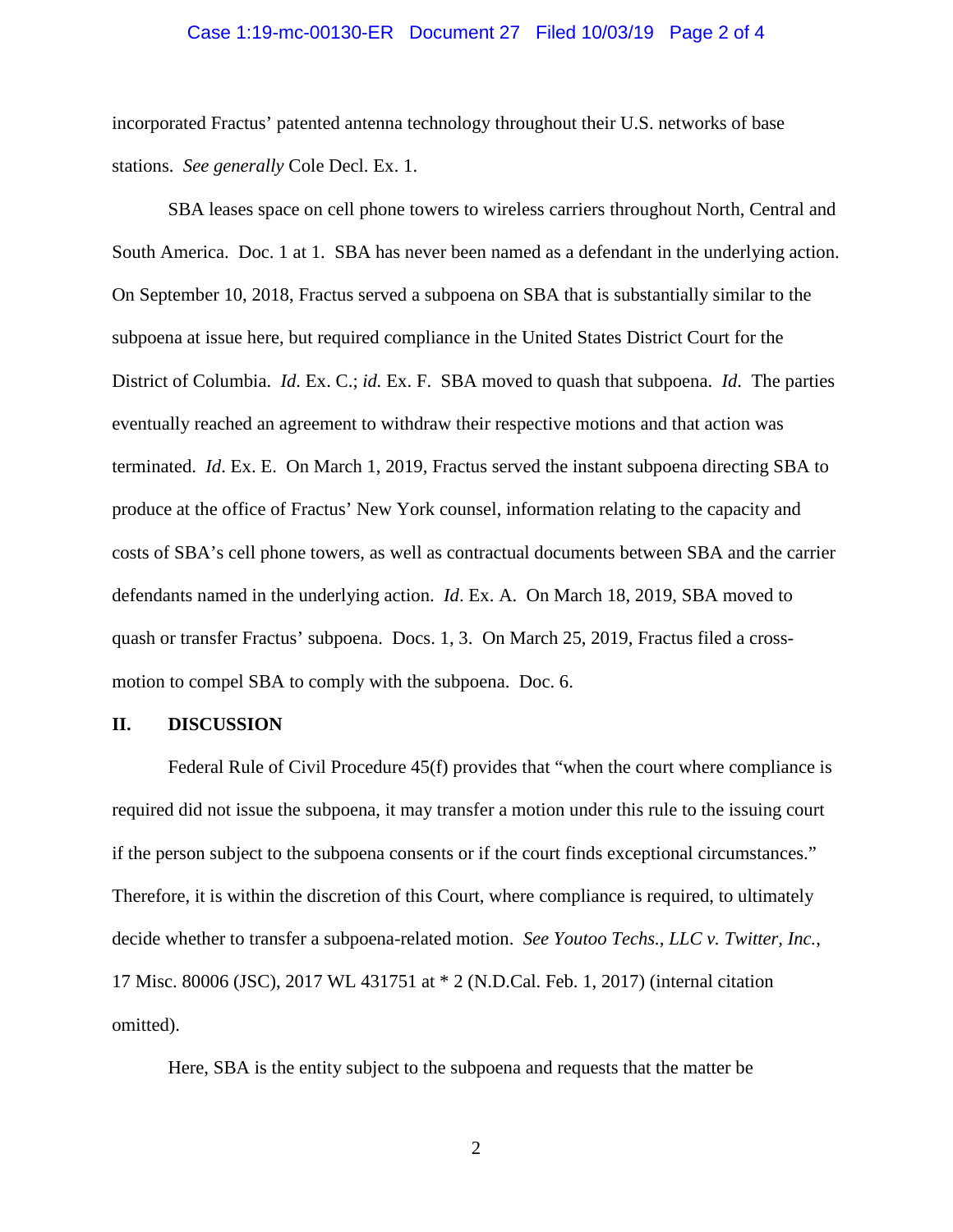## Case 1:19-mc-00130-ER Document 27 Filed 10/03/19 Page 3 of 4

transferred. Therefore, pursuant to the unequivocal language of Rule 45, the Court may transfer the parties' motions to the court presiding over the underlying patent litigation.

At the outset, the Court notes that Fractus misstated Rule 45(f) as "allowing transfer based only on party consent or 'exceptional circumstances.'" *Id*. at 1. That is not the standard. The plain language of Rule 45(f), as recited above, mentions only consent by the person subject to the subpoena. Therefore, Fractus' argument that the Eastern District of Texas' familiarity with the underlying litigation does not constitute "exception circumstance[s]" that Rule 45(f) requires is simply misguided. Fractus further contends that the court should exercise its discretion to not transfer the instant action on three bases: (1) that any transfer would necessarily involve extra administrative and/or procedural steps; (2) that there would be no risk of conflicting rulings; and (3) that this Court is presumptively proper to render a decision on the pending motions. *See* Doc. 11. Their arguments are unpersuasive.

Contrary to Fractus' argument, the interests of judicial economy actually weigh in favor of transfer. In Fractus' own words, Rule 45(f) advisory committee's note to 2013 amendment notes that "transfer may be warranted 'in order to avoid disrupting the issuing court's management of the underlying litigation'" even in absence of consent. *Id*. at 3. The underlying patent litigation has been going on for seven years and discovery ended on April 15, 2019. Doc. 7 at 1. The parties are now preparing for trial. Additionally, it appears from Fractus' brief in support of its motion to compel that Fractus had asked for substantially similar information from the carriers in the underlying action to no avail. *Id*. at 9. Therefore, in addition to causing unnecessary delay, there is a real risk that, should this Court exercise its discretion to not transfer the case, the Court's ultimate ruling may conflict with any ruling that the Eastern District of Texas may have made on this particular issue.

3